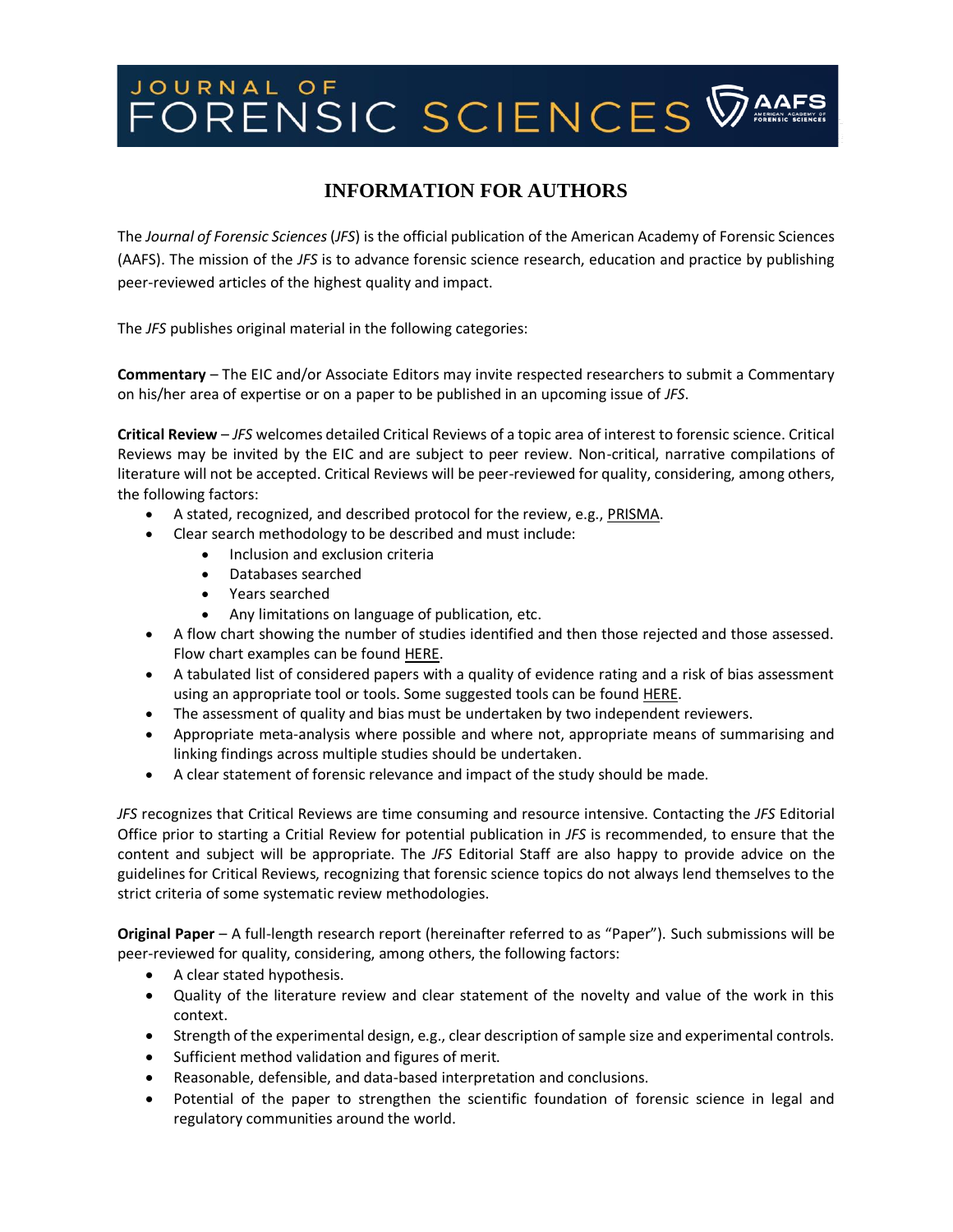**Technical Note** – A description of a technical aspect of a field or issue, a report on a procedure or method, or a validation of techniques or methodologies. Technical Notes are usually shorter than Papers. Such submissions will be peer-reviewed for quality, considering, among others, the following factors:

- A clearly stated problem that the manuscript addresses.
- The novelty of the approach, method or outcome.
- A clear focus on forensic practice.
- A concise but supportive reference list.

**Case Report** – A brief description or analysis of an unusual case or a small series of cases. Case Reports are to include new information and/or a critical review of the topic area to be acceptable for publication. Such submissions will be peer-reviewed for quality, considering, among others, the following factors:

- A clear statement of impact and relevance.
- A concise review of the literature making it clear how the current case or series of cases adds to current knowledge.

**Letter** – Usually a discussion on a manuscript previously published in *JFS*, or an issue of interest to the AAFS. Publication of a Letter is at the sole discretion of the EIC. Letters commenting on previously published items are shared with the original authors to afford them an opportunity to respond to the commentary.

**Reply** – Usually an author(s) response to a Letter commenting on their published work.

**Book Review** – A review of a book or other publication of interest to the forensic science community or closely related fields. The EIC or the Book Review Editor invites Book Reviews.

Commentaries, Critical Reviews, Papers, Technical Notes and Case Reports are subject to double-blind peer review.

Manuscripts submitted as Commentaries, Critical Reviews, Papers, Technical Notes or Case Reports are accepted for consideration with the understanding that their essential contents, including text, tables and figures, have neither been previously published, nor concurrently submitted to another journal. Any content within a manuscript from previously published work must be quoted exactly and referenced. Use of previously published figures, tables, etc., require the written permission of the copyright owner of the prior work. Given the serious nature of dual publication, *JFS* suggests that if there is any doubt over the ability to publish your work that you contact the *JFS* Editorial Office.

Manuscripts must not be submitted to another journal unless and until the *JFS* formally declines to publish it. The prohibitions mentioned herein do not apply to abstracts or summaries published in connection with professional meetings, or press reports resulting from formal or oral presentation. In addition, they do not preclude consideration of a paper that has been rejected by another journal. In certain circumstances, papers previously published in non-English language journals may be considered.

Authors for which English is not their primary language are strongly encouraged to use professional translation or editing services before submitting their work. Authors may also contact Wiley Editing Services for assistance: [www.wileyeditingservices.com.](http://www.wileyeditingservices.com/) Manuscripts may be rejected without review if the language is not understandable.

*JFS* employs the plagiarism detection system, iThenticate, with plagiarism checks conducted on manuscripts at the point of submission. If significant plagiarism is detected, *JFS* reserves the right to bar the author(s) from submitting further manuscripts to *JFS*. Authors may also choose to screen their work before submission at their own expense by visiting [www.ithenticate.com.](http://www.ithenticate.com/)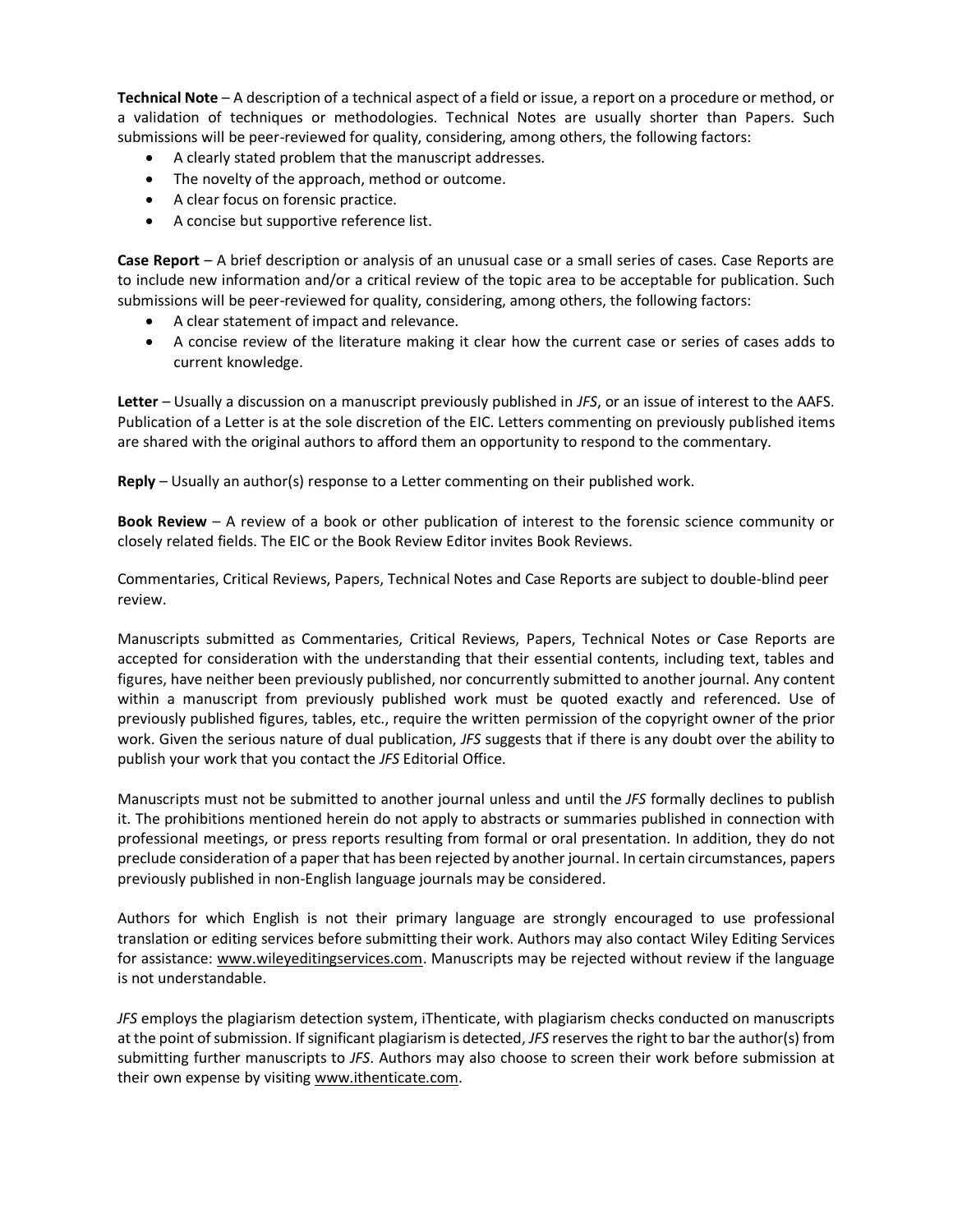Upon acceptance for publication, manuscripts become the copyright property of the AAFS. The corresponding author is responsible for transferring copyright to the AAFS through the Wiley Author Licensing Service (WALS). In doing so, the corresponding author confirms that all authors have contributed to the manuscript per the *JFS* Information for Authors and all have agreed that the accepted manuscript will be published in *JFS*.

Acceptance of manuscripts submitted for publication is the responsibility of the EIC and/or Associate Editors and occurs only after peer review of the manuscript in accordance with current AAFS Policies and Procedures. The initial review of submitted manuscripts is expected to be completed within 21 days.

The *JFS* EIC, Associate Editors, Managing Editor, Editorial Board Members, invited Guest Reviewers, Authors and others involved in the publication process are expected to conform to established policies concerning confidentiality, conflicts of interest, release of accepted manuscripts prior to actual publication, and the protection of anonymity of patients and victims.

*JFS* requires that authors submitting manuscripts for peer review (Commentaries, Critical Reviews, Papers, Technical Notes and Case Reports) have obtained required approval(s) for submission from authorized principals and/or internal reviews in their laboratories and/or organizations.

# **COMMUNITY PREPRINT SERVICES**

Posting of unreviewed manuscripts to a community preprint server by the author(s) will not be considered prior publication, provided that the following conditions are met:

- 1. During submission, author(s) must acknowledge preprint server posting in the cover letter and provide the link to that posting. They must also provide any reference citations and/or DOIs. If the author(s) fail to declare that there is a preprint during the initial submission process, it may be a reason for rejection.
- 2. Versions of the manuscript that have been revised and/or edited based on the revision process cannot be posted on preprint sites.
- 3. The preprint cannot itself have been indexed in PubMed or MEDLINE.
- 4. Upon publication, the author(s) are responsible for updating the archived preprint with a DOI and link to the published version of the article.

Community preprints can be cited in the References at the discretion of the EIC and/or Associate Editor.

# **CONFERENCE PROCEEDINGS**

Publishing work in conference proceedings is common in the forensic science community. *JFS* welcomes submissions including material that has been published in a proceedings abstract. However, the submission should provide a substantial enhancement of methods, analysis, and conclusions over the published conference proceedings and must conform to the requirements described under each manuscript category. The EIC and/or Associate Editor make the final decision on what constitutes "substantial enhancement." Authors must provide details of the conference proceedings in the cover letter, including a relevant citation. Failure to do so may be a reason for rejection. Author(s) must obtain all the necessary permissions to re-use published material, if appropriate.

# **HUMAN AND/OR ANIMAL SUBJECTS**

If the work involves the use of animal or human subjects, the authors should ensure that the manuscript contains a statement that all procedures were performed in compliance with relevant laws and institutional guidelines and that the appropriate institutional committee(s) or review boards (e.g., Institutional Review Board [IRB]), have approved them. For experiments involving human subjects, authors must identify the committee (e.g., IRB) approving the experiments and include with their submission a statement confirming that informed consent was obtained from all subjects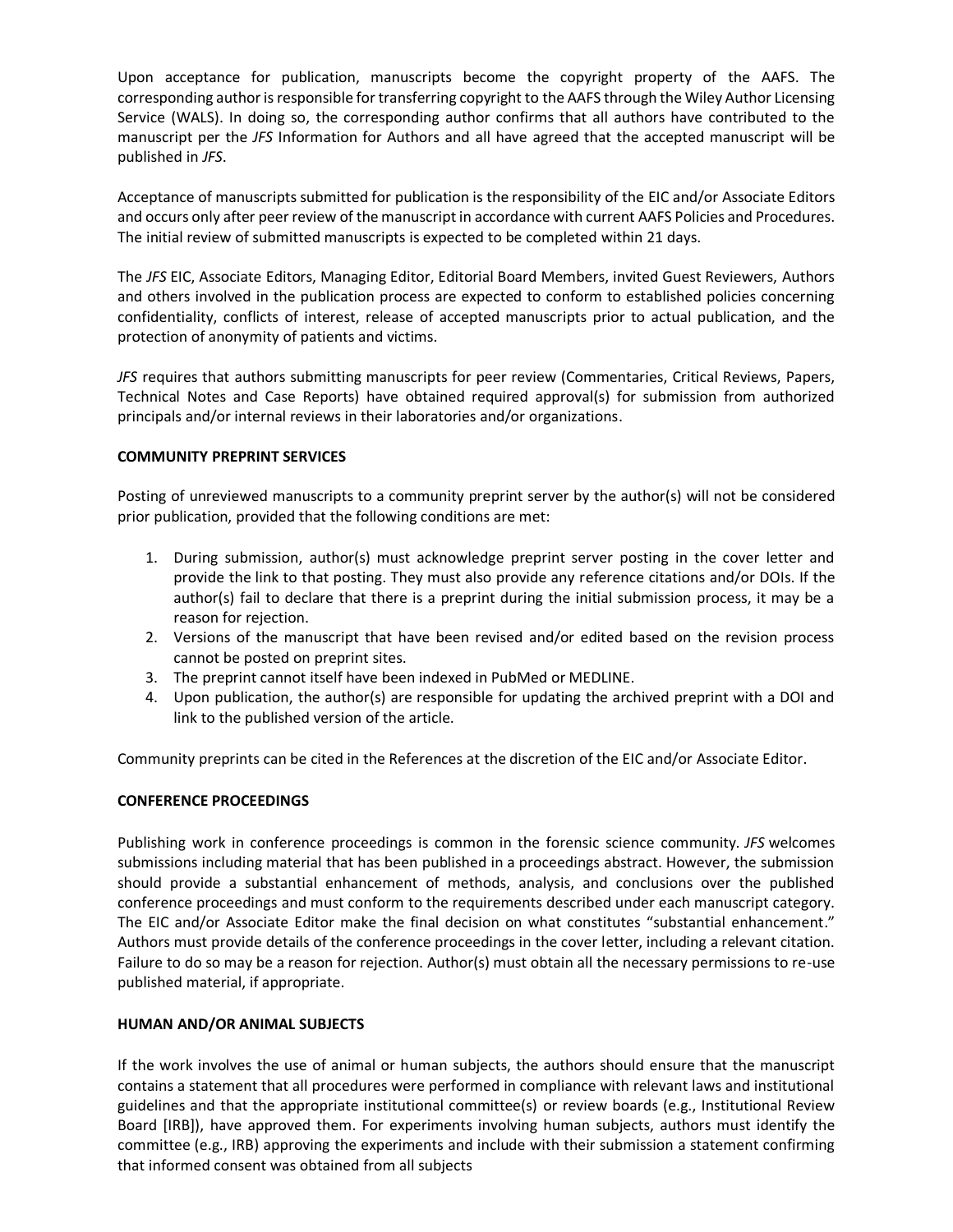For human subjects, the author should ensure that the work described has been carried out in accordance with The Code of Ethics of the World Medical Association (Declaration of Helsinki) for experiments involving humans: WMA Declaration of Helsinki – [Ethical Principles for Medical Research Involving Human Subjects.](https://www.wma.net/policies-post/wma-declaration-of-helsinki-ethical-principles-for-medical-research-involving-human-subjects/)

All animal experiments should comply with the U.S. Public Health Service Policy on Humane Care and Use of Laboratory Animals: [PHS Policy on Humane Care and Use of Laboratory Animals.](https://olaw.nih.gov/policies-laws/phs-policy.htm) If the work was performed outside the US, the authors must include a statement that it was conducted in compliance with the relevant guidelines for animal experiments.

Appropriate consents, permissions and releases must be obtained where an author wishes to include case details or other personal information or images of individuals. Written consents must be retained by the author and copies of the consents or evidence that such consents have been obtained must be provided to the *JFS*, the AAFS or Wiley upon request.

# **SUBMISSION OF MANUSCRIPTS**

*JFS* requirements for manuscripts are generally in accordance with the International Committee of Medical Journal Editors (ICMJE) *Recommendations for the Conduct, Reporting, Editing and Publication of Scholarly Work in Medical Journals (ICMJE Recommendations).* The *ICMJE Recommendations* may be found at: [http://www.icmje.org/recommendations/.](http://www.icmje.org/recommendations/)

The following integrates the *[ICMJE Recommendations](http://www.icmje.org/recommendations/)* as they apply to the *JFS* with the specific requirements of *JFS*.

Manuscripts must be written in English and submitted via the *JFS* Manuscript Central site: [http://mc.manuscriptcentral.com/jofs.](http://mc.manuscriptcentral.com/jofs) Figures can be saved in a neutral data format such as TIFF, PNG or EPS with a resolution of at least 300 dpi. Authors should not use PowerPoint or similar programs or import graphics into Word. Scanned figures should have a resolution of 300 dpi (halftone) or 600 to 1200 dpi (line drawings) in relation to the reproduction size. Detailed information on the submission of electronic artwork can be found a[t http://authorservices.wiley.com.](http://authorservices.wiley.com/)

*JFS* assigns manuscripts for review without identifying the authors (to ensure blind review); therefore, the title page must be uploaded as a separate file (Note: The title page should NOT be included in the manuscript file itself). The title page should contain the title, a list of authors, each author's highest academic degree(s), affiliation(s) including address(es), any source of funding, any disclaimers, any conflicts of interest, whether the information has been presented; if so, at what meeting, where and when (month/dates/year), and any acknowledgments.

The manuscript file should be double-spaced and include the manuscript title, abstract, keywords, highlights, text, references, tables, and figure legends. The abstract and keywords should be on a separate page within the manuscript file and should be identical to those included in the Manuscript Central submission site. The highlights should be on a separate page as well, after the page with the abstract and keywords. Figures must be uploaded as separate files on the Manuscript Central site. If the tables are complex Excel files, they should also be uploaded as separate files. Supplemental Information should be included as separately uploaded file(s) and designated as such with an appropriate header. Authors should reference the Supplemental Information in the manuscript.

The submitted manuscript should be accompanied by a cover letter, as described below, and permissions to reproduce previously published material or to use figures that may identify human subjects. Authors should keep copies of everything submitted. The EIC and/or Associate Editors reserve the right to publish the manuscript in a category different from that specified by the authors upon submission of the original manuscript.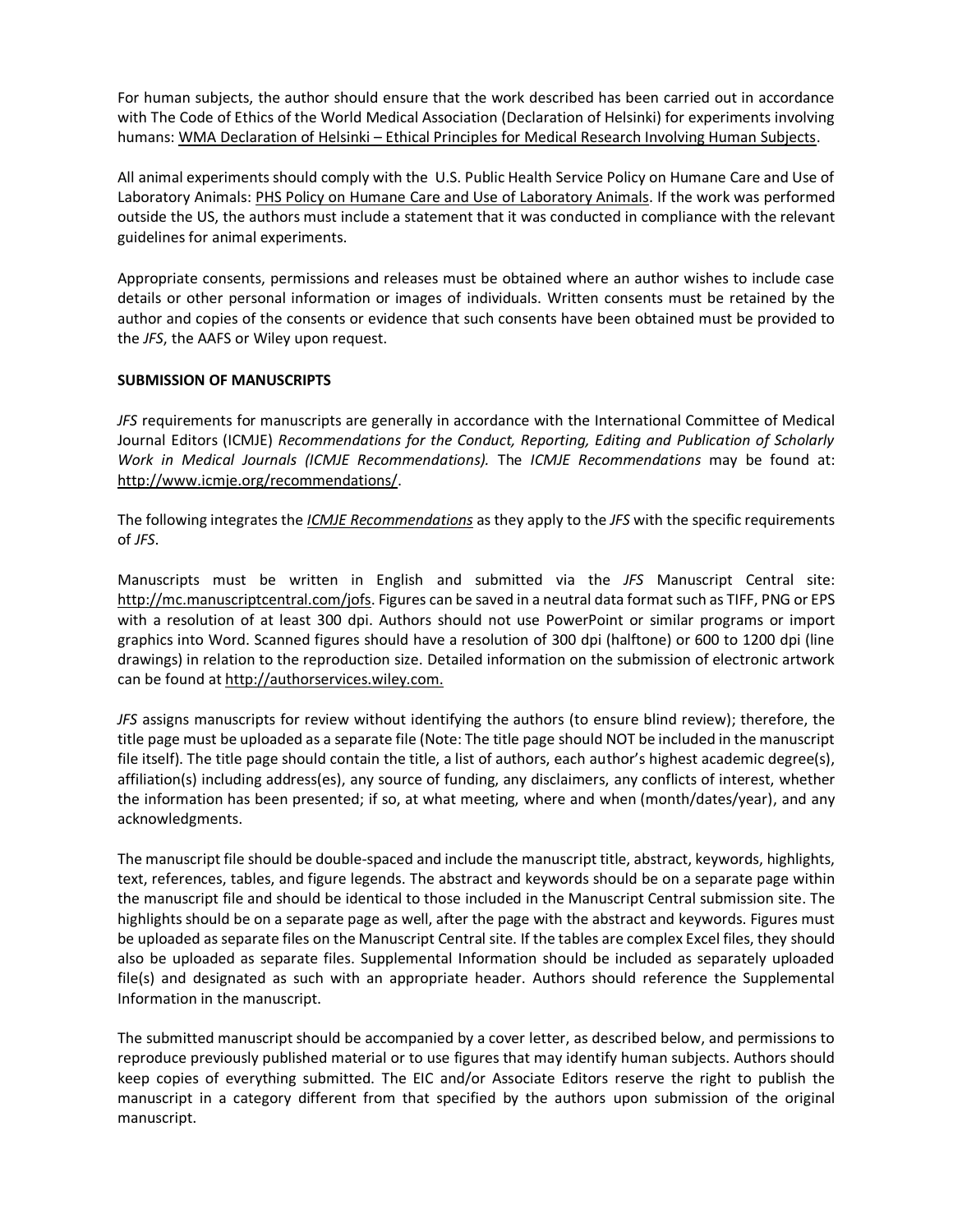The cover letter should also specify, if applicable, information about possible duplicate publication, financial or other relationships that could give rise to conflicts of interest, and any other information the EIC may need to make an informed decision in accordance with established policies and practices. Copies of any permission(s) to reproduce published material, to reproduce illustrations or report sensitive personal information about identifiable persons, or to name persons for their contributions must accompany the manuscript.

Within the cover letter the authors may, if they wish, suggest up to three individuals who may be able to independently and critically review the paper. The use of such reviewers is at the EIC and/or Associate Editor's discretion. Authors should confirm the availability and willingness of reviewers prior to recommending them to avoid delays in the review process.

The EIC and/or Associate Editors reserve the right to request explicit, written clarification of individual author's roles, their concurrence in the manuscript content, or any other issue that must be resolved prior to accepting the manuscript for peer review.

*JFS* does not accept submissions of manuscripts from third parties without the explicit, written permission of the author(s).

# **PRIOR AND DUPLICATE PUBLICATION**

*JFS* does not consider for publication a manuscript on work that has already been reported in a published paper, or that is described in a paper submitted or accepted for publication elsewhere in print or on-line.

This policy does not preclude consideration of a paper that has been rejected by another journal or of a complete report that follows publication of a preliminary report, usually in the form of an abstract. Nor does it prevent consideration of a paper that has been presented at a scientific meeting if not published in full in proceedings or similar publication.

Press reports of the meeting will not usually be considered as breaches of this rule; however, additional data or copies of tables and illustrations should not amplify such reports.

When submitting a paper, an author should always make a full statement to the EIC about all submissions and previous reports that might be regarded as prior or duplicate publication of the same or very similar work. Copies of such material should be included as an appendix file with the submitted paper to help the EIC decide how to deal with the matter.

Multiple publication – that is, the publication more than once of the same study, irrespective of whether the wording is the same – is rarely justified. Secondary publication in another language is one possible justification, providing the following conditions are met: (1) the EIC(s)/Editor(s) of both journals concerned are fully informed; the EIC/Editor concerned with secondary publication should have a printed or electronic copy of the primary version, (2) the priority of the primary publication is by a publication interval of at least two weeks, (3) the paper for secondary publication is written for a different group of readers and is not simply a translated version of the primary paper; an abbreviated version will often be sufficient, (4) the secondary version reflects faithfully the data and interpretations of the primary version, and (5) a footnote on the title page of the secondary version informs readers, peers, and documenting agencies that the paper was edited, and is being published, for a national audience in parallel with a primary version based on the same data and interpretations. A suitable footnote might read as follows: "This article is based on a study first reported in the [title of journal, with full reference]."

Multiple publication other than as defined above is unacceptable. If authors violate this rule, the EIC reserves the right to bar them from further submissions to *JFS*.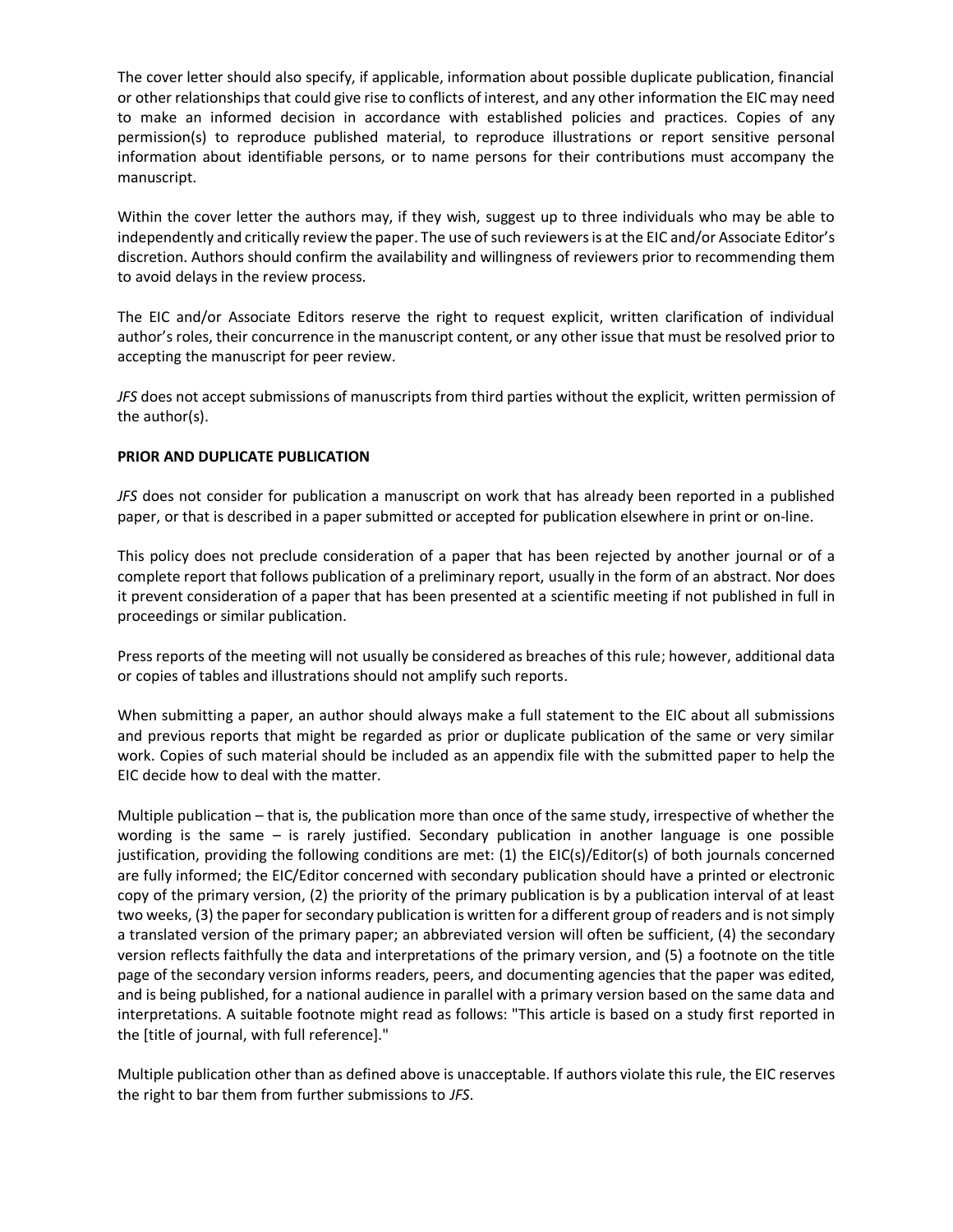#### **PREPARATION OF MANUSCRIPT**

Double-spacing should be used throughout the manuscript, including the abstract, keywords, highlights, text, references, table legends and figure legends.

In addition to the information requested above, the cover letter should indicate where the work has been presented at professional meetings (including meeting dates and location) and should identify any sources of financial support and/or potential conflicts of interest.

# **Authorship**

All persons designated as authors must qualify for authorship. The order of authorship should be a joint decision of the coauthors. Each author should have participated sufficiently in the work to take public responsibility for the content.

Authorship credit should be based only on substantial contributions to: a) conception and design or analysis and interpretation of data, b) drafting the article or revising it critically for important intellectual content, and c) final approval of the version to be published. Conditions a), b), and c) must all be met. Participation solely in the acquisition of funding or the collection of data does not justify authorship. General supervision of the research group is not sufficient for authorship. Any part of an article critical to its main conclusions must be the responsibility of at least one author.

*JFS* may require authors to justify the assignment of authorship. Increasingly, multi-center trials or work are attributed to a corporate author. All members of the group named as authors, either in the authorship position below the title or in a footnote, should fully meet the criteria for authorship as defined in the *[ICMJE](http://www.icmje.org/recommendations/browse/roles-and-responsibilities/defining-the-role-of-authors-and-contributors.html)  [Recommendations](http://www.icmje.org/recommendations/browse/roles-and-responsibilities/defining-the-role-of-authors-and-contributors.html)*. Group members who do not meet these criteria should be listed, with their permission, under Acknowledgments (see Acknowledgments).

To designate equal first co-authorship contributions, use the  $<sup>†</sup>$  symbol with the following notation:  $<sup>†</sup>$ Authors</sup></sup> contributed equally. Equal first co-authorship must be agreed to by the other authors of the article. First coauthors must include in their cover letter details of their contributions to the paper.

#### **Title Page**

*JFS* assigns manuscripts for review without identifying the authors; therefore, the title page must be uploaded as a separate file (Note: The title page should NOT be included in the manuscript file itself). The title page should contain the manuscript's title, a list of authors, each author's highest academic degree(s), affiliation(s) including full address(es), any source of funding, any disclaimers, any conflicts of interest, whether the information has been presented; if so, at what meeting, where and when (month/dates/year) and any acknowledgments.

#### **Acknowledgments**

To facilitate the double-blind peer review process, the acknowledgments section should be included on the title page. Here, specify contributions that need acknowledging but do not justify authorship, such as general support by a department chair or acknowledgments of technical help. Persons who have contributed intellectually to the paper but whose contributions do not justify authorship may be named and their function or contribution described, for example, "scientific adviser," "critical review of study proposal," "data collection," or "participation in clinical trial." Such persons must have given their permission to be named. The Acknowledgments header should be bolded, i.e., **Acknowledgments**.

Authors are responsible for obtaining written permission from persons acknowledged by name, because readers may infer their endorsement of the data and conclusions. Technical help should be acknowledged in a paragraph separate from those acknowledging other contributions.

Acknowledgments of financial support should appear as footnotes to the title of the paper on the title page.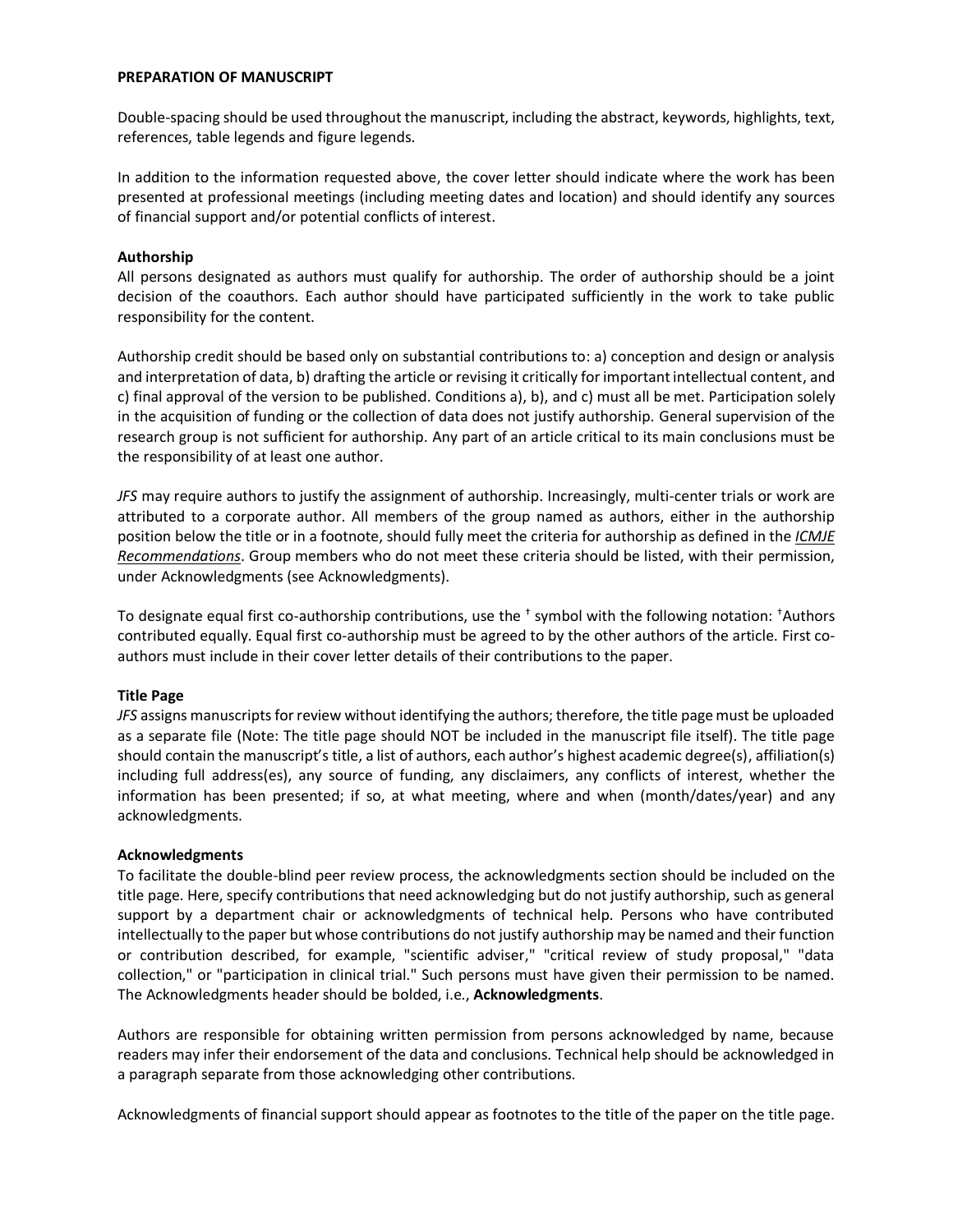# **Search Engine Optimization**

Search Engine Optimization can help drive usage, readership and citations of your article to raise the visibility of your research. Whether an article is being indexed by the academic search engines is crucial; however, it is also important where an article lands in the ranked search results list as that ranking will greatly impact the visibility of your research.

Various search engines, e.g., Google Scholar and PubMed, are the principal ways that others will locate your published article. Optimizing your abstract and keywords for the search engines will allow your article to be discovered, read, used and cited in others' work. Search engines also use the abstract and keywords to rank your article; therefore, it is important to give extra attention to these two components when preparing a submission. Try to include and repeat the key descriptive phrases that are relevant to your article and if you can, imagine phrases that a researcher might search for in your paper. It is recommended to include three to four key phrases in your abstract.

To ensure your article is discoverable and to increase its visibility, it is equally important to have the correct title – ensure that the key phrases are included within the first 65 characters of the title, if possible, and that the title is unambiguous. For example in a paper on "women's health" include women's health and not health.

More details on search engine optimization can be found at [Search Engine Optimization Guidelines.](https://authorservices.wiley.com/author-resources/Journal-Authors/Prepare/writing-for-seo.html)

# **Abstract**

The abstract should be no more than 250 words. *JFS* uses unstructured abstracts; however, the abstract should include the following – background, brief description of methods and results (give specific data and their statistical significance, if possible), and conclusions. Emphasize new and important aspects of the study or observations. References should be avoided, but if essential, then cite the author(s) and year(s). Please also avoid the use of uncommon initials. The word **Abstract**should be in upper/lowercase letters and bolded.

# **Keywords**

Authors should provide a minimum of six keywords or key phrases that will allow your article to be found by the commonly used search engines. Please include the three to four key phrases from the abstract. The keywords should include the most important words that are relevant to your article as well as the forensic specialty, for example forensic anthropology, facial recognition, DNA analysis/testing, interpretation of DNA mixtures, forensic entomology, forensic pathology, forensic toxicology, novel psychoactive substances, fire debris analysis, shoeprint identification, etc. If an abbreviation is commonly used, please include both the word(s) and the abbreviation, e.g., polymerase chain reaction and PCR, liquid chromatography-mass spectrometry-mass spectrometry and LCMSMS.

The word **KEYWORDS** should be in all capitals and bolded.

# **Highlights**

Highlights are important. They have been proven to broaden an article's readership and significance, by helping to increase the discoverability of the article via search engines.

Highlights should concisely convey how your manuscript impacts forensic science, now or in the future. They should describe the essence of the research and include the important methodological insights (especially if novel) and/or results and conclusions. It is vital to keep both your readers and your research firmly in mind as you write your highlights. Do not directly restate the abstract or summarize the main findings.

Highlights are mandatory for the *JFS* manuscript categories bulleted below and must be provided at the time of original manuscript submission:

- **Commentaries**
- Critical Reviews
- Papers
- Technical Notes
- Case Reports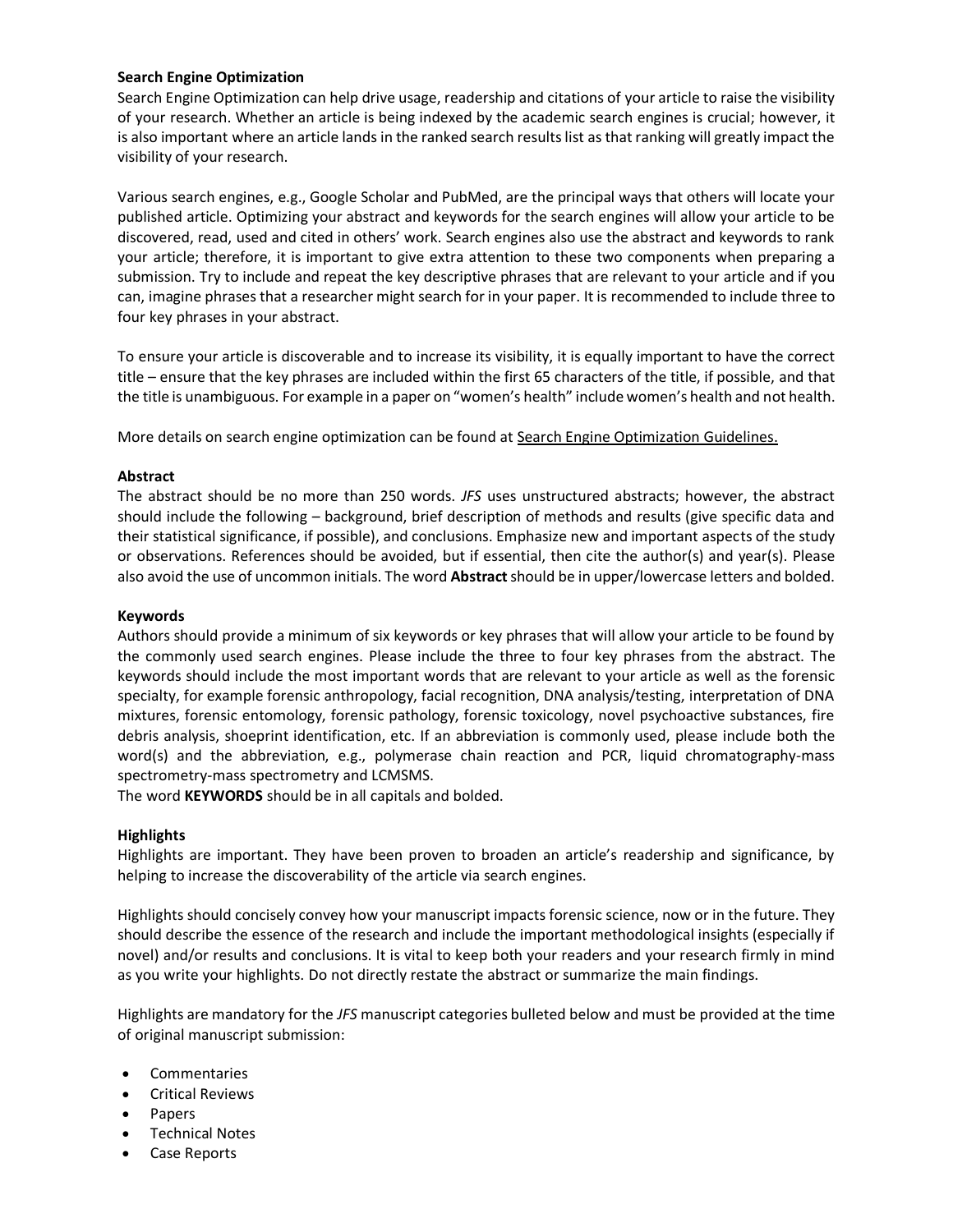Highlights should be included in your main document after the Abstract and Keywords. Please include 3 to 5 bullet points (maximum 100 characters per bullet point, including spaces). Each bullet point should be a full sentence and should outline the key contributions of your manuscript and how it impacts forensic science. The Highlights header should be in upper/lowercase letters and bolded, i.e., **Highlights**.

# **Text**

The text of observational and experimental articles is usually – but not necessarily – divided into sections with headings. *JFS* uses an "Introduction" heading. The introductory text begins on the first text page. Other typical headings include Methods (or Materials and Methods), Results, and Discussion. Long articles may need subheadings within the sections to clarify their content, especially the Results and Discussion sections. Other types of articles, such as Case Reports, are likely to need different headings and subheadings. Generally, avoid overuse of subheadings, especially in the Methods section. Headings should be in all caps and bolded, subheadings should be in upper and lowercase and un-bolded and italicized, and sub-subheadings should be in upper and lowercase and normal text (no bold or italicize).

#### **Introduction**

In *JFS*, the text component of the manuscript begins with an introduction and an "Introduction" heading. State the purpose of the article and summarize the rationale for the study or observation. Give only strictly pertinent references, and do not review referenced articles extensively or include data or conclusions from the work being reported.

#### **Materials and Methods**

Describe your selection of the observational or experimental subjects (human subjects, patients or laboratory animals, including controls) clearly. Identify the methods, equipment (manufacturer's name and address in parentheses), and procedures in sufficient detail to allow other workers to reproduce the results. Give references to established methods, including statistical methods (see below); provide references and brief descriptions for methods that have been published but are not well known; describe new or substantially modified methods, give reasons for using them, and evaluate their limitations. Identify precisely all drugs and chemicals used, including generic name(s), dose(s), and route(s) of administration. Generally, avoid the overuse of subheadings in the Methods section. Describe the methods and materials in narrative style, not in the style of a laboratory procedure handout.

Describe the data analysis methods with enough detail to enable a knowledgeable reader with access to the original data to verify the reported results. When possible, quantify findings and present them with appropriate indicators of measurement error or uncertainty (such as confidence intervals). Methods should be validated, and figures of merit provided as appropriate to the study.

Avoid sole reliance on statistical hypothesis testing, such as the use of p values, which fails to convey important quantitative information. Discuss eligibility of experimental subjects. Give details about randomization. Describe the methods for and success of any blinding of observations. Report treatment complications. Give numbers of observations. References for study design and statistical methods should be to standard works (with pages stated) when possible, rather than to papers in which the designs or methods were originally reported.

Put a general description of methods in the Methods section. When data are summarized in the Results section, specify the statistical methods used to analyze them. Restrict tables and figures to those needed to explain the argument of the paper and to assess its support. Use graphs as an alternative to tables with many entries; do not duplicate data in graphs and tables.

Avoid improperly or informally defined terms in statistics, such as "random" (which implies a randomizing device), "normal," "significant," "correlations," and "sample." Define statistical terms, abbreviations and most symbols.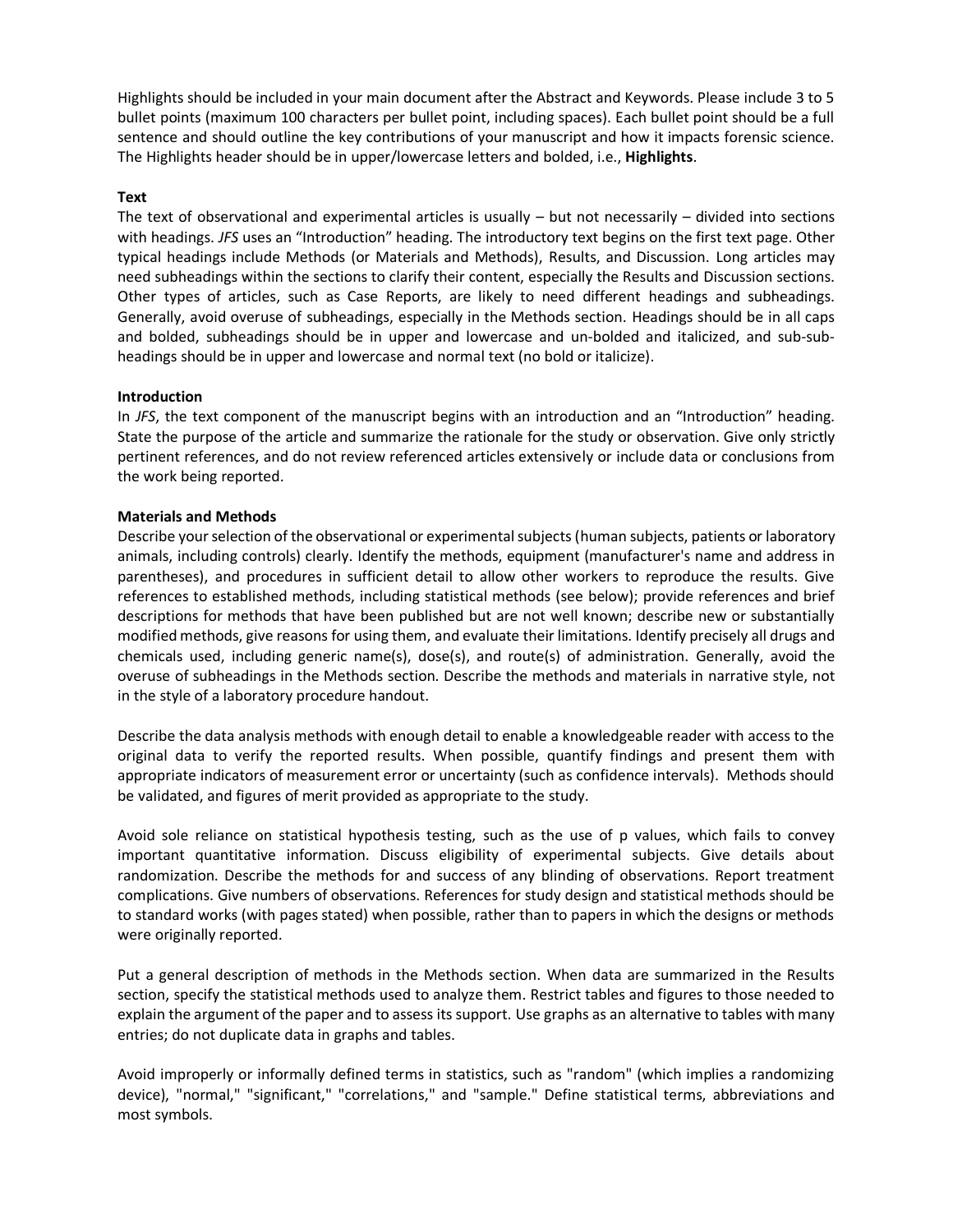# **Results**

Present your results in logical sequence in the text, tables and figures. Do not repeat in the text all the data in the tables or illustrations; emphasize or summarize only important observations.

# **Discussion**

Emphasize the new and important aspects of the study and the conclusions that follow from them. Do not repeat in detail data or other material given in the Introduction or the Results section. Include in the Discussion section the implications of the findings and their limitations, including implications for future research. Relate the observations to other relevant studies. Link the conclusions with the goals of the study, but avoid unqualified statements and conclusions not completely supported by your data. Avoid claiming priority and alluding to work that has not been completed. State new hypotheses when warranted, but clearly label them as such. Recommendations, when appropriate, may be included.

In shorter manuscripts, such as those intended to be Technical Notes or Case Reports, the Results and Discussion sections should be combined.

# **References**

The heading of the reference list should be "**References**," and it should contain only published or forthcoming references cited by number in the text. Published abstracts (duly noted as being published in a Proceedings), printed manufacturers' protocols or instructions, and internet documents may be validly cited as references. Personal communications and submitted manuscripts are not valid references. Personal communications should be cited in the text, in parentheses, at the appropriate location. The **References** header should be bolded.

Number references consecutively in the order in which they are first mentioned in the text. Identify references in tables and legends by Arabic numerals. References cited only in tables or legends should be numbered in accordance with a sequence established by the first identification in the text of the particular table or figure. Within the text, tables and figures, cite references by Arabic numeral in square brackets [ ]. Within the Reference list, number the references 1., 2., 3., etc.

References in the Reference list should be cited in Vancouver style, in accordance with *[ICMJE](http://www.icmje.org/recommendations/)  [Recommendations.](http://www.icmje.org/recommendations/)* This style is based with slight modifications on the formats used by the U.S. National Library of Medicine (NLM). The titles of journals should be abbreviated according to the NLM Catalog [\(https://www.ncbi.nlm.nih.gov/nlmcatalog/journals\)](https://www.ncbi.nlm.nih.gov/nlmcatalog/journals). Author(s) must verify the references against the original documents. Examples of correct citation format for various types of references are given below. <https://www.ncbi.nlm.nih.gov/nlmcatalog/?term=journal+of+forensic+sciences> **Articles in Journals** 

1. Standard Journal Article (List all authors; however, IF the number of authors exceeds six, list six authors followed by et al.). **NOTE: Provide the Full Citation and the DOI** (if available).

Blakey LS, Sharples GP, Chana K, Birkett JW. Fate and behavior of gunshot residue – A review. J Forensic Sci. 2018;63(1):9–19. doi: 10.1111/1556-4029.13555.

Goate AM, Haynes AR, Owen MJ, Farrall M, James LA, Lai LY, et al. Predisposing locus for Alzheimer's disease on chromosome 21. Lancet. 1989;11(4):352–5.

2. Standard Journal Article Available Online; However, Not Yet Published in an Issue. (List all authors; however, if the number of authors exceeds six, list six authors followed by et al.) Topoleski JJ, Christensen AM. Use of a gelatin-based consolidant to preserve thermally-altered skeletal remains. J Forensic Sci. doi: 10.1111/1556-402.14019. Epub 2019 Feb 08.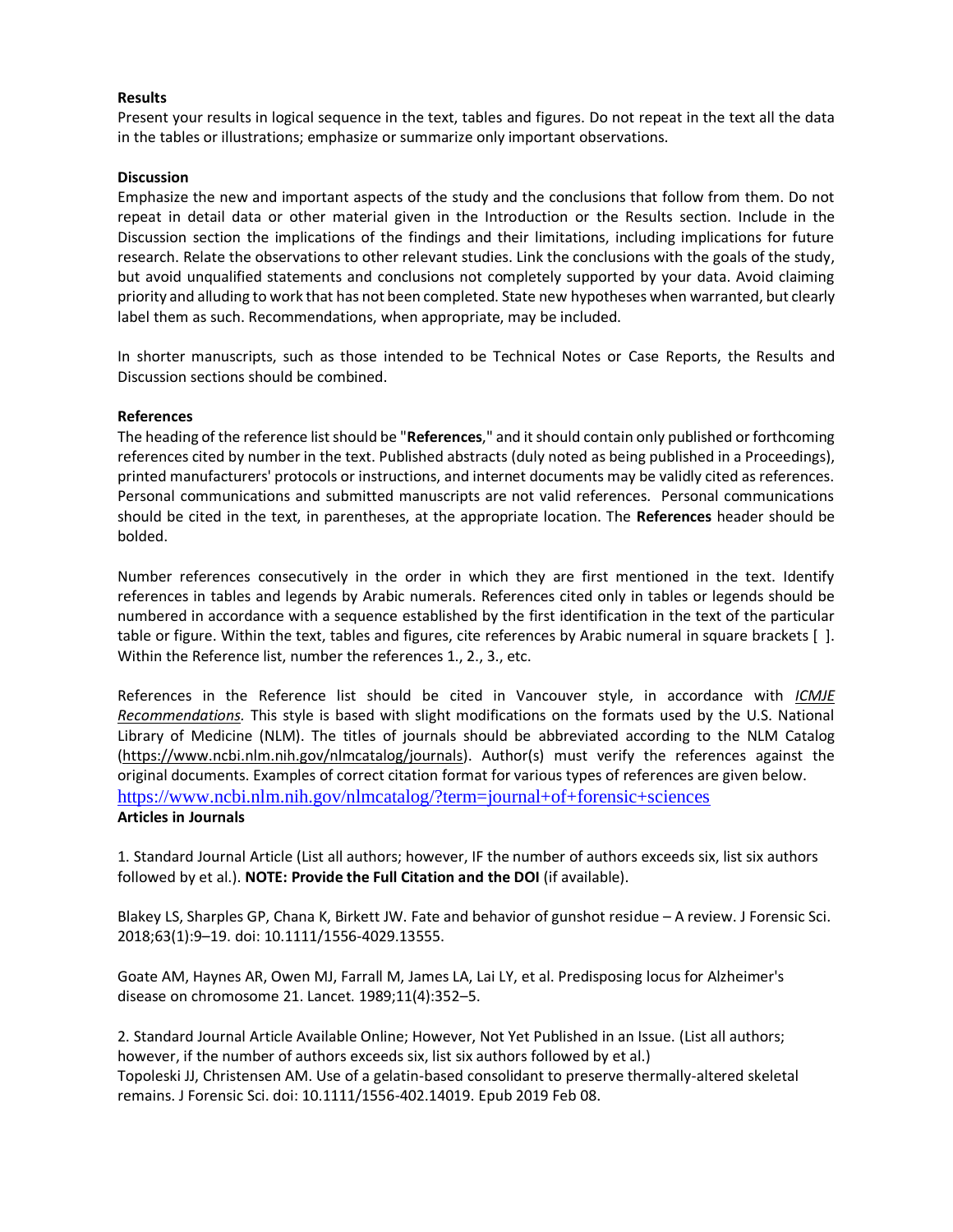3. Open Access Journal Article. Author Name, Article Title, Journal Name, Year of Publication, Volume Number and Last Six Digits of the DOI. (List all authors; however, if the number of authors exceeds six, list six authors followed by et al.) **NOTE: Provide the Full Citation and the DOI** (if available). Trafimow D. The sufficiency assumption of the reasoned approach to action. Cogent Psychol. 2015;2:1014239. doi: 10.1080/23311908.2015.1014239.

4. Organization as Author. **NOTE: Provide the Full Citation and the DOI** (if available). The Royal Marsden Hospital Bone-Marrow Transplantation Team. Failure of syngeneic bone-marrow graft without preconditioning in post-hepatitis marrow aplasia. Lancet. 1977;2:742–4.

5. No Author Given. **NOTE: Provide the Full Citation and the DOI** (if available). Coffee drinking and cancer of the pancreas [editorial]. Br Med J. 1981;283:628.

6. Article not in English. **NOTE: Provide the Full Citation and the DOI** (if available). Revenstorf V. Der nachweis der aspirierten ertränkungsflüssigkeit als kriterium des todes durch ertrinken [The proof of aspirated drowning fluid as a criterion of death by drowning]. Vierteljahresschr Gerichtl Med. 1904;27:274–9.

7. Volume with Supplement. **NOTE: Provide the Full Citation and the DOI** (if available). Magni F, Rossoni G, Berti F. BN-52021 protects guinea-pig from heart anaphylaxis. Pharmacol Res Commun. 1988;20(Suppl 5):S75–8.

8. Issue with Supplement. **NOTE: Provide the Full Citation and the DOI** (if available). Gardos G, Cole JO, Haskell D, Marby D, Paine SS, Moore R. The natural history of tardive dyskinesia. J Clin Psychopharmacol. 1988;8(Suppl 4):31S–37S.

9. Issue with Part. **NOTE: Provide the Full Citation and the DOI** (if available). Edwards L, Meyskens F, Levine N. Effect of oral isotretinoin on dysplastic nevi. J Am Acad Dermatol. 1989;20(Pt 1):257–60.

10. Issue with No Volume. **NOTE: Provide the Full Citation and the DOI** (if available). Joyal CC, Carpentier J, Martin C. Discriminant factors for adolescent sexual offending: On the usefulness of considering both victim age and sibling incest. Child Abuse Negl. 2016 Apr;54:10–22. doi: 10.1016/j.chiabu.2016.01.006.

11. No Issue or Volume. **NOTE: Provide the Full Citation and the DOI** (if available). Danoek K. Skiing in and through the history of medicine. Nord Medicinhist Arsb. 1982;86–100.

12. Pagination in Roman Numerals. **NOTE: Provide the Full Citation and the DOI** (if available). Renier D. Syndrome du bébé secoué [Shaken baby syndrome]. Journal de Pédiatrie et de Puériculture. 1989;13(2):XXVI–XXVII.

13. Type of Article Indicated as Needed. **NOTE: Provide the Full Citation and the DOI** (if available). Spargo PM, Manners JM. DDAVP and open-heart surgery [letter]. Anaesthesia. 1989;44:363–4.

14. Article Containing Retraction. **NOTE: Provide the Full Citation and the DOI** (if available). Shishido A. Retraction notice. Effect of platinum compounds on murine lymphocyte mitogenesis [Retraction of Alsabti EA, Ghalib ON, Salem MN. In: Jpn J Med Sci Biol. 1979;32:53–65]. Jpn J Med Sci Biol. 1980;33:235–7.

15. Article Retracted. **NOTE: Provide the Full Citation and the DOI** (if available). Alsabti EA, Ghalib ON, Sale MN. Effect of platinum compounds on murine lymphocyte mitogenesis [Retracted by Shishido A. In: Jpn J Med Sci Biol. 1980;33:235–7]. Jpn J Med Sci Biol. 1979;32:53–65.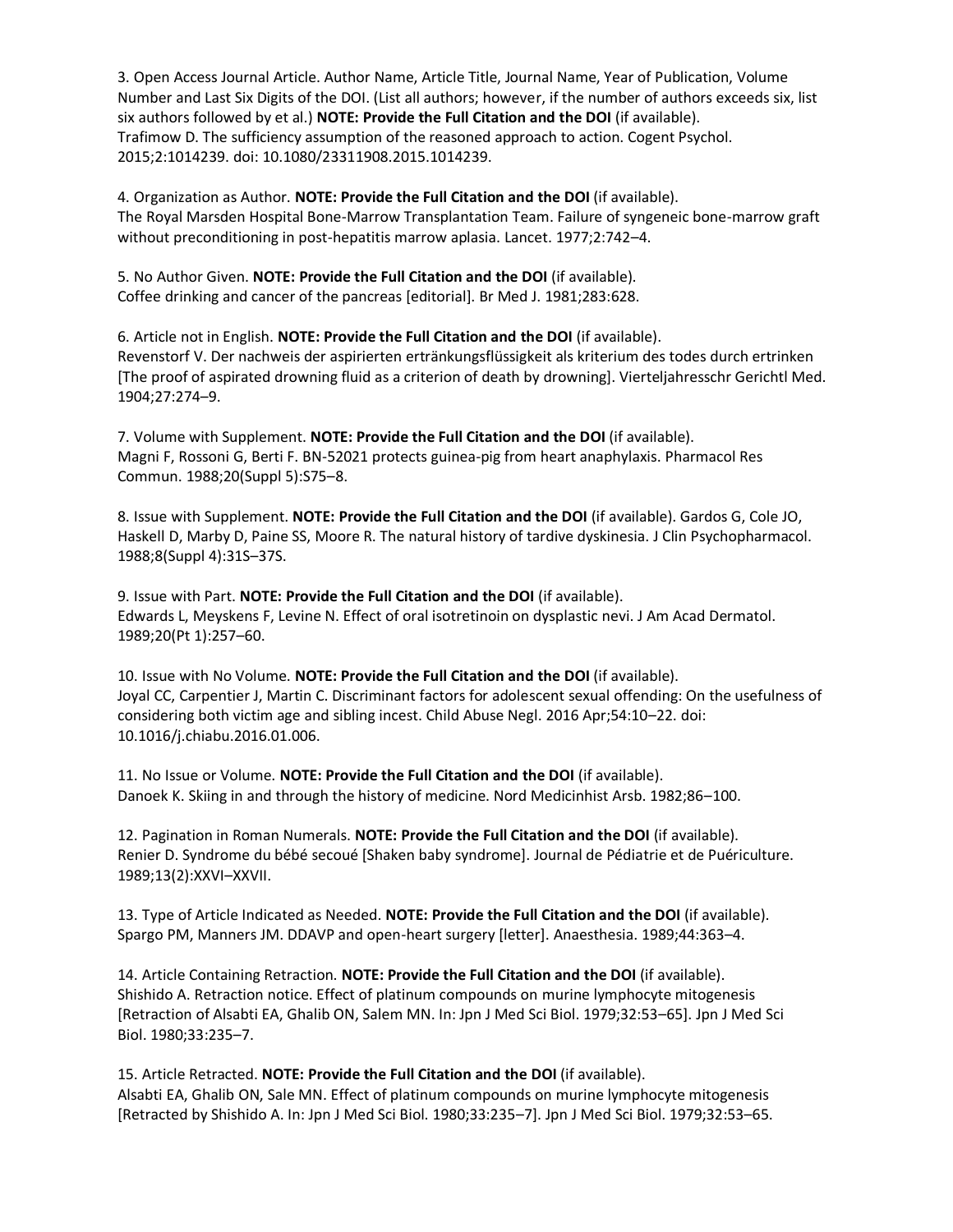16. Article Containing Comment. **NOTE: Provide the Full Citation and the DOI** (if available). Piccoli A, Bossatti A. Early steroid therapy in IgA neuropathy: Still an open question [comment]. Nephron. 1989;51:289–91. Comment on: Nephron. 1988;48:12–7.

17. Article Commented On. **NOTE: Provide the Full Citation and the DOI** (if available). Kobayashi Y, Fujii K, Hiki Y, Tateno S, Kurokawa A, Kamiyama M. Steroid therapy in IgA neuropathy: A retrospective study in heavy proteinuric cases [see comments]. Nephron. 1988;48:12–7. Comment in: Nephron. 1989;51:289–91.

18. Article with Published Erratum. **NOTE: Provide the Full Citation and the DOI** (if available). Schofield A. The CAGE questionnaire and psychological health [published erratum appears in Br J Addict. 1989;84:701]. Br J Addict. 1988;83;761–4.

# **Books and Other Monographs**

19. Personal Author(s). Include the Page Numbers of Your Citation. Colson JH, Armour WJ. Sports injuries and their treatment, 2nd edn. London, U.K.: Saul Publishers; 1986. p. 45–6.

20. Editor(s), Compiler as Author. Include the Page Numbers of Your Citation. Diener HC, Wilkinson M, editors. Drug-induced headache. New York, NY: Springer-Verlag; 1988. p. 35–44.

21. Organization as Author and Publisher. Include the Page Numbers of Your Citation. Virginia Law Foundation. The medical and legal implications of AIDS. Charlottesville, VA: The Foundation; 1987. p. 45–9.

22. Chapters in a Book. Include the Page Numbers of Your Citation.

Weinstein L, Swartz MN. Pathologic properties of invading microorganisms. In: Sodeman WA Jr, Sodeman WA, editors. Pathologic physiology: Mechanisms of disease. Philadelphia, PA: Saunders; 1974. p. 45–54.

23. Conference Proceedings. Include the Page Numbers of Your Citation.

Harley NH. Comparing radon daughter dosimetric and risk models. In: Gammage RB, Kaye SV, editors. Proceedings of the Seventh Life Sciences Symposium; 1984 Oct 29-31; Knoxville, TN. Chelsea, Ml: Lewis Publications; 1985. p. 69–78.

24. Scientific or Technical Report

Akutsu T. Total heart replacement device. Bethesda, MD: National Institutes of Health, National Heart and Lung Institute; 1974 Apr. Report No.: NIH-NHLI-691 218514.

# 25. Dissertation

Youssef NM. School adjustment of children with congenital heart disease [dissertation]. Pittsburgh, PA: University of Pittsburgh; 1988.

# 26. Patent

Harred JF, Knight AR, McIntyre JS, inventors. Dow Chemical Company, assignee. Epoxidation process. US patent 3,654,317. 972 Apr 4.

# **Internet**

27. Internet Document. Include Title, as Well as URL and Date Accessed. American Cancer Society. Cancer facts and figures - 2010[. https://www.cancer.org/research/cancer-facts](https://www.cancer.org/research/cancer-facts-statistics/all-cancer-facts-figures/cancer-facts-figures-2010.html)[statistics/all-cancer-facts-figures/cancer-facts-figures-2010.html.](https://www.cancer.org/research/cancer-facts-statistics/all-cancer-facts-figures/cancer-facts-figures-2010.html) Accessed 10 Jan 2021.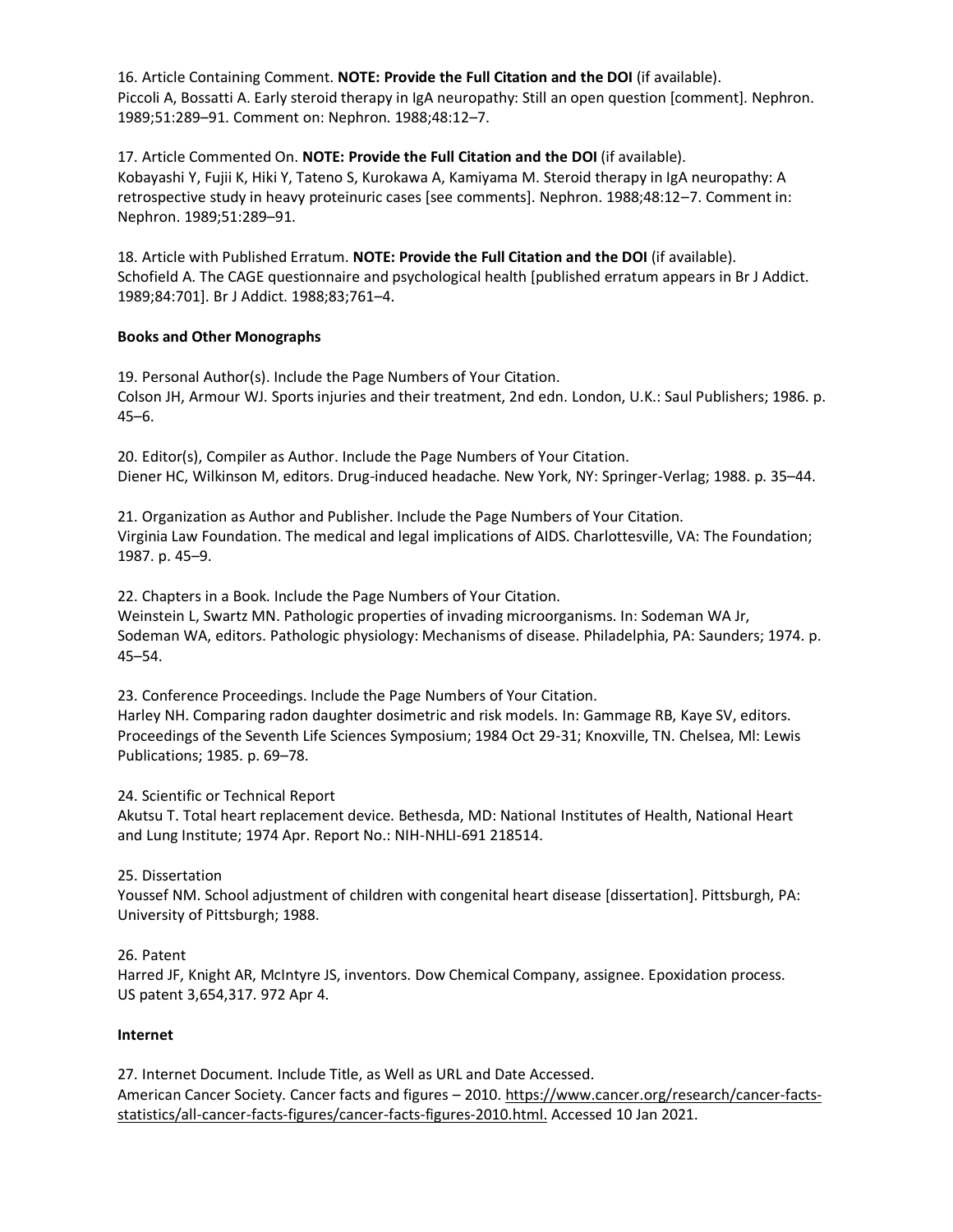# **Other Published Material**

28. Newspaper Article

Rensberger B, Specter B. CFCs may be destroyed by natural process. The Washington Post. 1989 Aug 7; Sect. A:2 (col. 5).

29. Audiovisual

AIDS epidemic: The physician's role [videorecording]. Cleveland, OH: Academy of Medicine of Cleveland; 1987.

30. Computer File Renal system [computer program]. MS-DOS version. Edwardsville, KS: MediSim; 1988.

31. Legal Material

Toxic Substances Control Act: Hearing on S. 776 Before the Subcommittee on the Environment of the Senate Committee on Commerce. 94th Cong., 1st Sess. 343 (1975).

32. Map

Scotland [topographic map]. Washington, DC: National Geographic Society; 1981.

33. Book of the Bible

Ruth 3:1–18. The Holy Bible. Authorized King James version. New York, NY: Oxford University Press; 1972.

34. Dictionary and Similar References Ectasia. Dorland's illustrated medical dictionary, 27th edn. Philadelphia, PA: Saunders; 1988. p. 527.

35. Classical Material

The Winter's Tale: act 5, scene 1, lines 13-16. The complete works of William Shakespeare. London, U.K.: Rex; 1973.

# **Unpublished Material**

36. In Press Lillywhite HD, Donald JA. Pulmonary blood flow regulation aquatic snake. Science. In press.

# **Personal Communication**

37. Personal communications and submitted manuscripts are not valid references. Personal communications should be cited in the text, in parentheses, at the appropriate location. (J. Smith, personal communication, May 17, 2018).

# **Tables**

Tables should be numbered consecutively (in Arabic numerals) in the order in which they are first cited in the manuscript text. Tables should be included after the References in the manuscript file, with a brief table legend provided for each table (e.g., TABLE 1 Table legend text.; TABLE 2 Table legend text); however, if the table(s) include complex information as Excel spreadsheets they should be uploaded as a separate file(s). Do not submit tables as TIFF, PNG or PDF files. Give each column a short or abbreviated heading. Place explanatory matter in footnotes, not in the heading. Explain in footnotes all nonstandard abbreviations that are used in each table. Use the following symbols for footnotes, in this sequence: \*, \*, \*, \$, ((, ¶, \*\*, \* +, ± \*,

Identify statistical measures of variations such as standard deviation and standard error of the mean. Do not use internal horizontal and vertical rules. Shading of table columns and rows should be avoided. Be sure each table is cited in the text.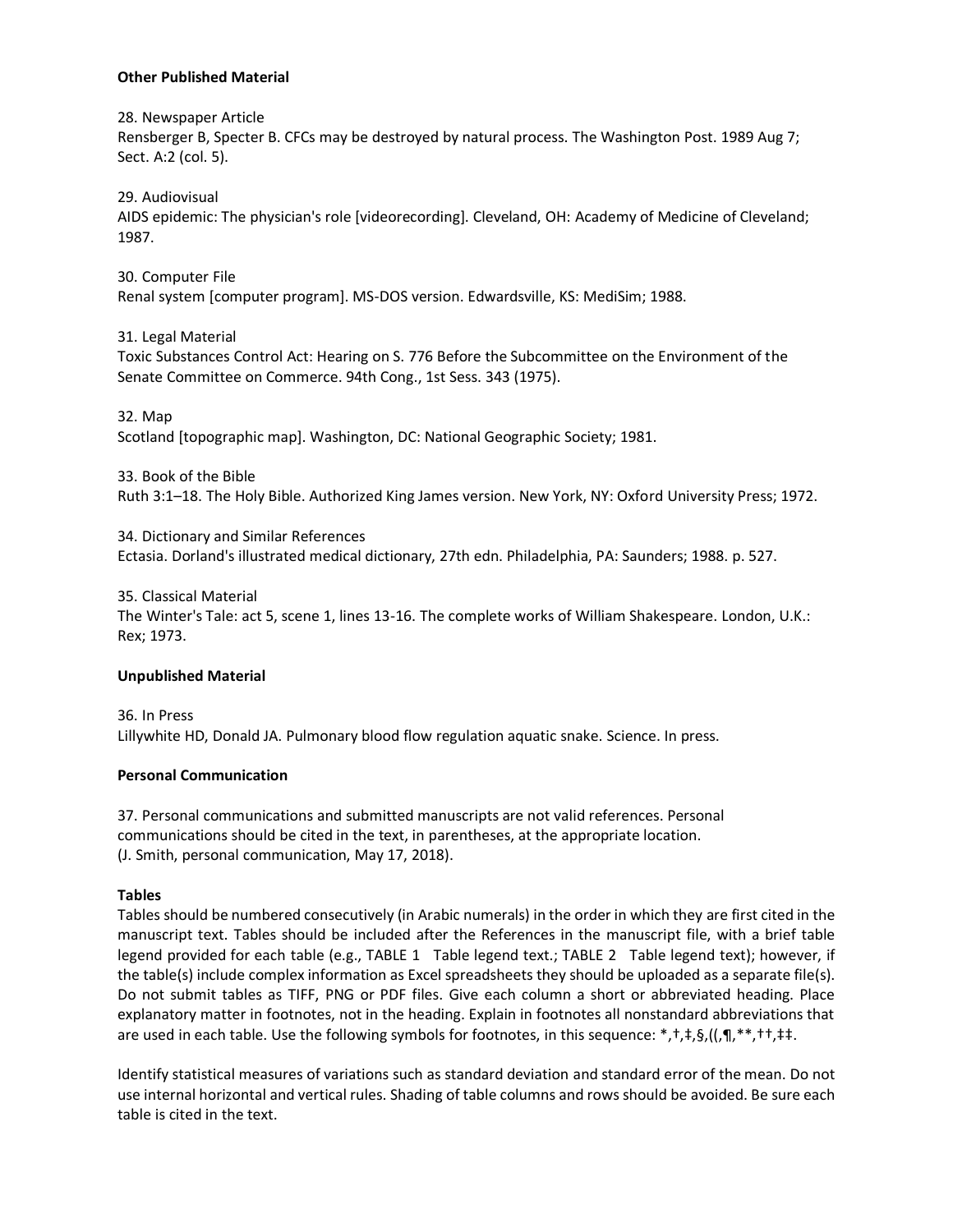If you use data from another published or unpublished source, obtain permission and acknowledge fully. The use of too many tables in relation to the length of the text may produce difficulties in the layout of pages.

The EIC and/or Associate Editors, upon accepting a paper, may recommend or even require as a condition of acceptance, that additional tables containing important backup data too extensive to publish be included as Supplemental Information (see below). In that event, an appropriate statement will be added to the manuscript text. Submit such tables for consideration with the paper as separate files.

#### **Figures**

Color figures are included at no cost. Figures should be numbered consecutively (in Arabic numerals) according to the order in which they are first cited in the text. If a figure has been published, acknowledge the original source and submit written permission from the copyright holder to reproduce the material. Permission is required irrespective of authorship or publisher, except for documents in the public domain. Submission of colored figures, if available, is strongly encouraged.

More detailed information on the submission of electronic artwork can be found at: [http://authorservices.wiley.com.](http://authorservices.wiley.com/)

#### **Figure Legends**

Figure legends should be provided on the last page of the manuscript file, double-spaced, with Arabic numerals corresponding to the respective figure, e.g., FIGURE 1 Figure legend text.; FIGURE 2 Figure legend text. When symbols, arrows, numbers or letters are used to identify parts of the figure, identify and explain each one clearly in the legend. In addition, explain the internal scale and identify the method of staining in photomicrographs.

Figure Legends should be self-explanatory and the reader should be able to review the figure without having to read the manuscript text. One sentence legends are rarely complete or informative.

#### **Supplemental Information**

This information may include tables, figures and appendices that include data supporting the results included in the manuscript. They should be designated as such by the authors and should be uploaded as separate files. Please note that the EIC and/or Associate Editors reserve the right to request such information before acceptance and to designate submitted data as Supplemental Information based on reviewers' comments.

#### **Units of Measurement**

Measurements of length, height, weight and volume should be reported in metric units (meter, kilogram, or liter or their decimal multiples). Temperatures should be given in degrees Celsius. Blood pressures should be given in millimeters of mercury. All hematologic and clinical chemistry measurements should be reported in the metric system in terms of the International System of Units (SI). In some types of manuscripts (e.g., engineering), the use of non-metric units is permitted if they are the norm in that field or professional area.

#### **Abbreviations and Symbols**

Terms and nomenclature in all disciplines should be in accordance with the current standards and lists approved or adopted by appropriate national or international committees or organizations, such as the International Anatomical Nomenclature Committee, I.U.P.A.C., I.U.B., the Enzyme Commission, the Committee on International Standardization of Gene Nomenclature (ISGN), etc. Use only standard abbreviations. The full term for which an abbreviation stands should precede its first use in text unless it is a standard unit of measurement. Liter(s) is abbreviated L, not l. Micro should be abbreviated with  $\mu$ , not u.

#### **Letters to the Editor-in-Chief**

Letters concerning a previously published item should be entitled "Commentary on: Full title of published article. J Forensic Sci citation." The citation should follow the *[ICMJE Recommendations](http://www.icmje.org/recommendations/browse/manuscript-preparation/preparing-for-submission.html#g)* style. Letters concerning other matters should begin with a brief descriptive title. The salutation "Editor:" should follow the title and precede the body of the letter.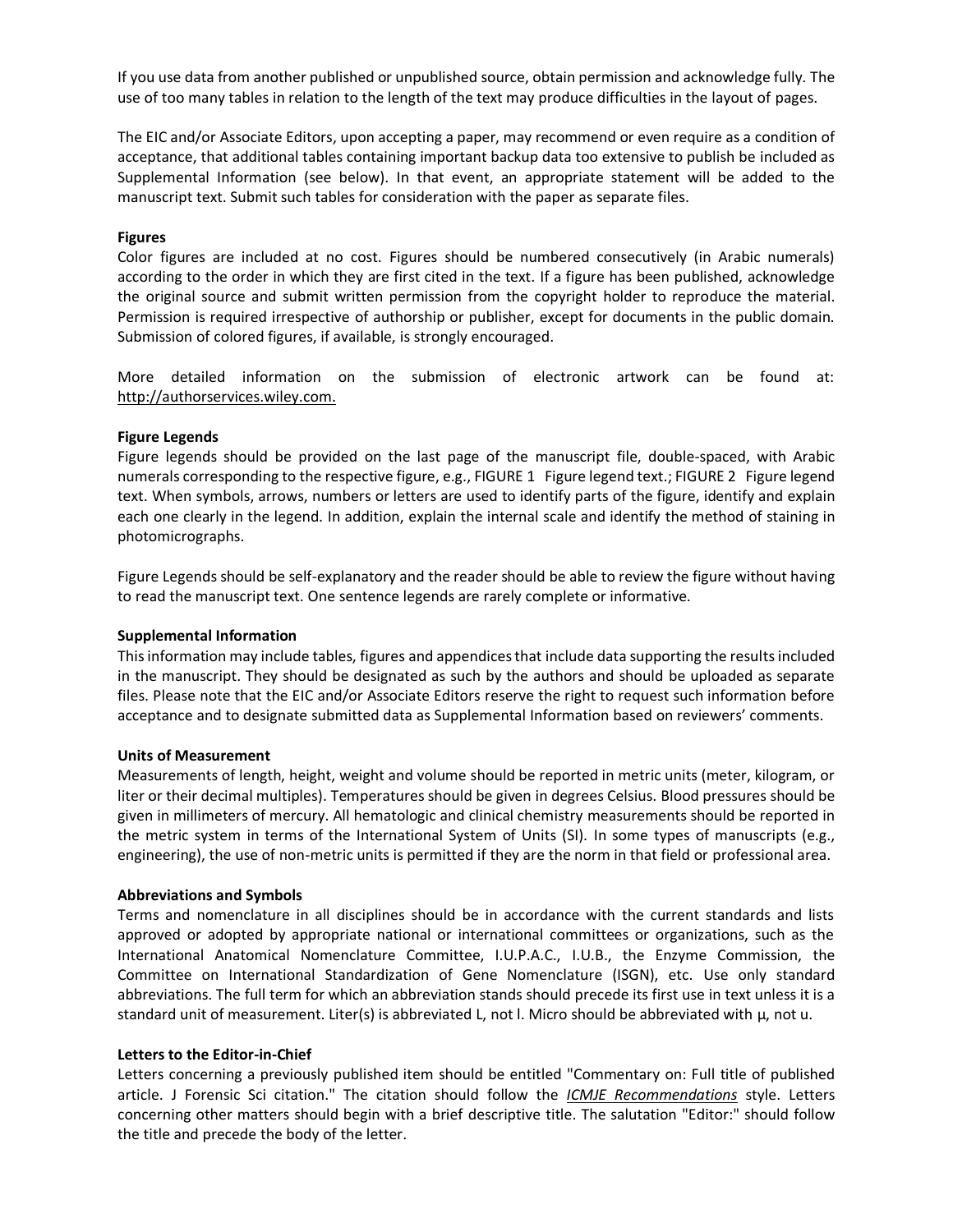Responses to Letters should be entitled "Author's Response." The salutation "Editor:" should follow the title and precede the body of the letter.

The name(s) and affiliation(s) of the writer(s) should appear at the end of Letters, as well as the Responses to Letters.

#### **Reprints**

Authors will have the opportunity to order reprints of their published work. Currently Wiley Publications is responsible for responding to reprint requests.

#### **Revision Submissions**

Should a paper be returned to the author(s) for revisions, the edits must be made clear in the revised document (either by using a different color text or by highlighting the changes in yellow), and the cover letter should explain where changes have been made or provide suitable justification for why changes have not been made. This approach will assist the EIC, Associate Editors and peer-reviewers in assessing revised manuscripts. Authors must prepare a list of detailed responses to the reviewers' comments and include these as a separately uploaded file with their revision in Manuscript Central.

When responding to a set of referee reports, we ask that authors go through them point-by-point in a letter written specifically for the referees. Authors should list the referees' individual points and then explain the changes made to answer each issue and why they think they have satisfied the referees' concerns. Clearly show the revisions in the text, either by using a different color text or by highlighting the changes in yellow. This is in **addition** to describing the changes in your point-by-point cover letter.

#### **POLICIES OF THE** *JOURNAL OF FORENSIC SCIENCES*

#### **Confidentiality (adapted from the ICMJE Statement on Confidentiality)**

Manuscripts will be reviewed with due respect for authors' confidentiality. In submitting their manuscripts for review, authors entrust the EIC and Associate Editors with the results of their scientific labor and creative effort, upon which their reputation and career may depend. Authors' rights may be violated by disclosure or by revelation of the confidential details of the review of their manuscript.

Reviewers also have rights to confidentiality, which must be respected by the EIC and Associate Editors. Confidentiality may have to be breached if there are allegations of fraud or dishonesty, but otherwise must be honored.

The EIC and Associate Editors will not disclose information to third parties about manuscripts, including their receipt, their content, their status in the review process, their criticism by reviewers, or their ultimate disposition. Such information should be provided only to the corresponding author and respective reviewers.

The EIC and Associate Editors will make clear to reviewers that manuscripts sent for review are privileged communications and are the private property of the authors. Therefore, reviewers and other individuals involved in the editorial process should respect the authors' rights by not publicly discussing the authors' work or appropriating their ideas before the manuscript is published. Reviewers are not allowed to make permanent copies for their files and are prohibited from sharing it with others, except with the permission of the EIC. It is expected that any printed copies of the manuscript be destroyed once the review process is complete.

Reviewers' identities are confidential and will not be revealed to authors or third parties who may request the information. Reviewers' comments may be shared with other reviewers of the same manuscript.

Manuscripts will be reviewed in a double-blind peer review process, which means that both the reviewers and author(s) identities are blinded from each other throughout the review process.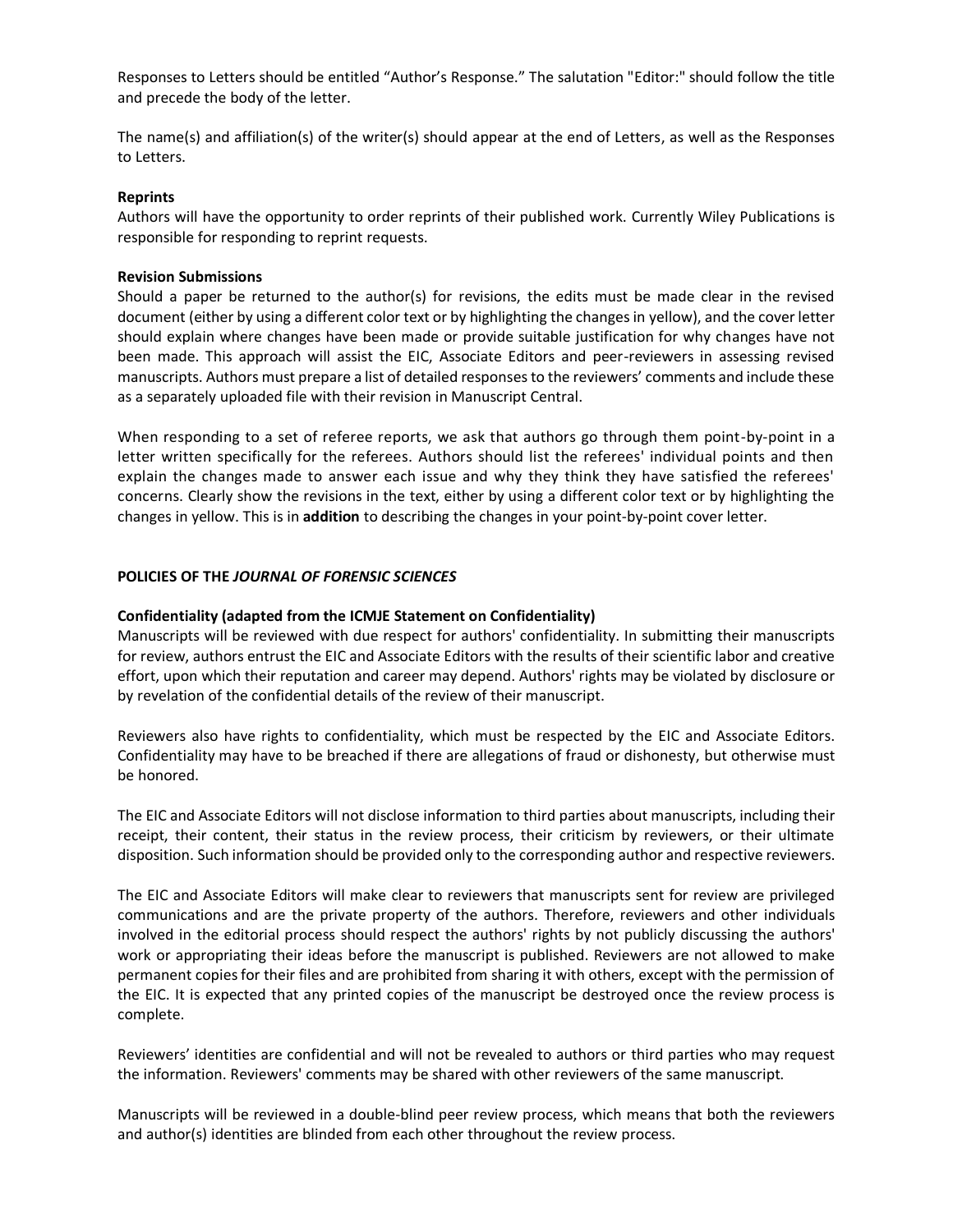# **Conflicts of Interest (adapted from the ICMJE Statement on Conflict of Interest)**

A conflict of interest for a given manuscript exists when a participant in the peer review and publication process – author, reviewer, Associate Editor or EIC – has ties to activities that could inappropriately influence his/her judgment, whether or not judgment is in fact affected. Financial relationships with industry (such as employment, consultancies, stock ownership or options, honoraria, patents or paid expert testimony), either directly or through immediate family, are generally considered the most important conflicts of interest. However, conflicts can occur for other reasons, such as personal relationships, academic or research competition, and intellectual passion.

Public trust in the peer review process and the credibility of published work depends in part on how well conflict of interest is handled during writing, peer review and editorial decision-making. Bias can often be identified and eliminated by careful attention to the scientific methods and conclusions of the work. Financial relationships and their effects are less easily detected than other types of conflicts of interest. Participants in peer review should disclose their conflicting interests, and the information should be made available so that others can judge their effects for themselves.

Authors are responsible for recognizing and disclosing financial or other conflicts of interest that might bias their work when they submit a manuscript or letter. All financial support for the work and other financial or personal connections to the work should be acknowledged on the manuscript's title page.

Submission of manuscripts or commentary primarily for the purpose of bolstering an author's position as an expert witness in legal proceedings is not acceptable.

Reviewers must disclose to the EIC any conflict of interest that could bias their opinions of the manuscript, and they should disqualify themselves from specific manuscripts if they believe it appropriate. The EIC must be made aware of conflicts of interest to interpret the reviews and judge whether the reviewer should be disqualified. Reviewers must not use knowledge of the work gained during the review process, before publication of the work, to further their own interests.

The EIC and Associate Editors should have no personal financial involvement in any of the issues that he/she may be called upon to judge. Published manuscripts and letters should include a description of all financial support and any conflict of interest that, in the EIC's judgment, readers should know about.

# **Protection of the Anonymity of Patients / Victims**

Detailed descriptions or photographs of individual patients or victims are sometimes central to documentation in a published item. Every effort must be made to protect the anonymity of such patients or victims and their families. Masking of the eyes in photographs may not be adequate protection. Changing data about a patient or victim is never an acceptable method of protecting anonymity.

It is recognized that cases or situations forming the basis of items submitted to *JFS* may be matters of public record as a result of public court proceedings, news reports, etc. For purposes of publication in *JFS*, however, emphasis should be placed on medical and/or scientific aspects and information that should form the basis for publication. No information that might violate the privacy of people should be included unless it can be justified as absolutely necessary to the medical and/or scientific presentation.

# **Release of Full Text of Accepted Manuscripts Prior to Publication**

Requests for the release of accepted Commentaries, Critical Reviews, Papers, Technical Notes or Case Reports prior to their actual publication are occasionally made by the media or by attorneys involved in courtroom proceedings. The full release of accepted, but as yet unpublished, peer-reviewed material by authors is not permitted, except by permission of the EIC and the publisher. "Full release" means a complete copy of the manuscript, or any other type of reproduction of the complete work including all data. This prohibition does not, and is not intended to, apply to short summaries (even in the form of brief news releases), or brief abstracts for or from meeting presentations.